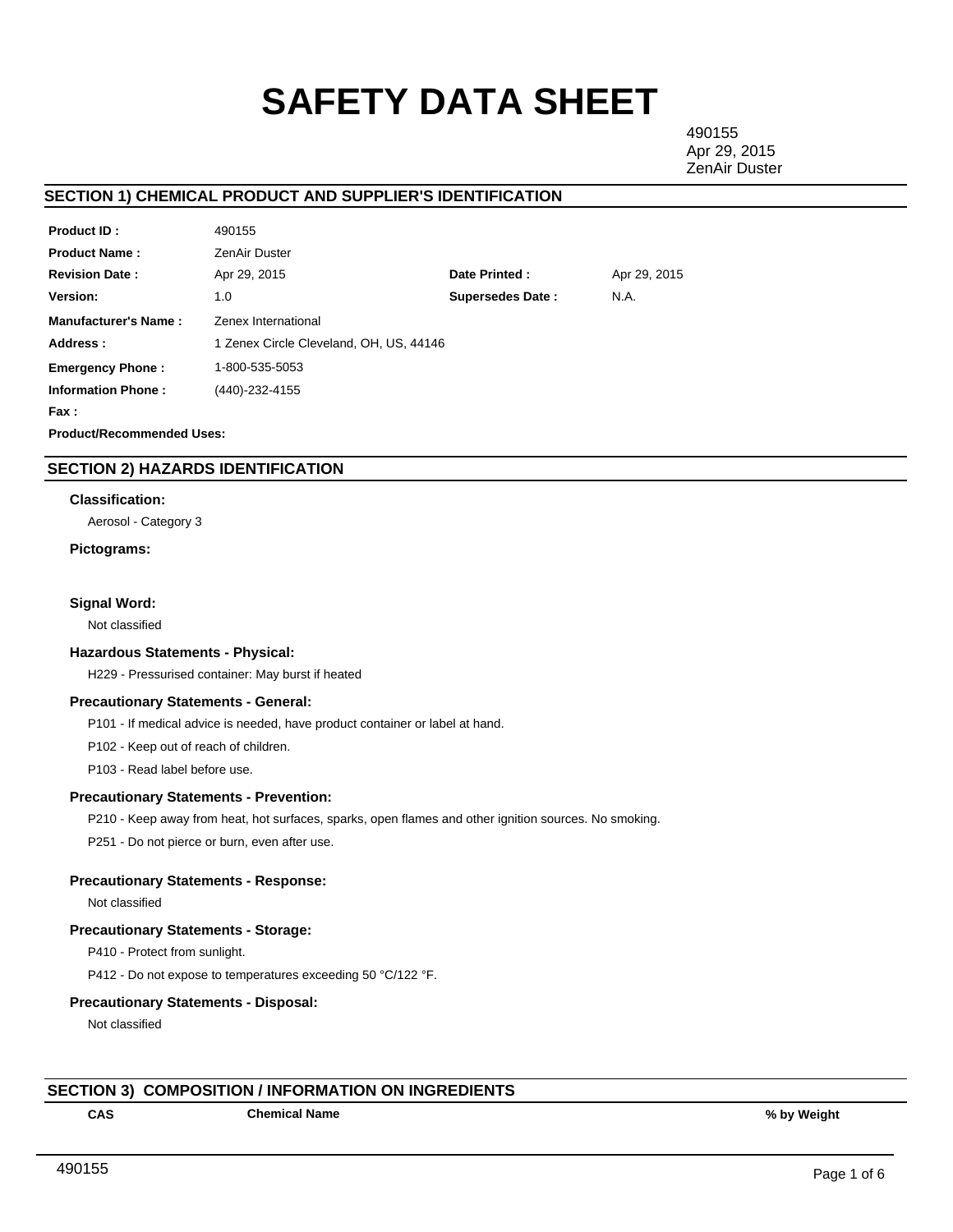# **SECTION 4) FIRST-AID MEASURES**

## **Inhalation:**

Remove source of exposure or move person to fresh air and keep comfortable for breathing.

If exposed/feel unwell/concerned: Call a POISON CENTER/doctor.

Eliminate all ignition sources if safe to do so.

## **Eye Contact:**

Remove source of exposure or move person to fresh air. Rinse eyes cautiously with lukewarm, gently flowing water for several minutes, while holding the eyelids open. Remove contact lenses, if present and easy to do. Continue rinsing for a duration of 15-20 minutes. Take care not to rinse contaminated water into the unaffected eye or onto the face. If eye irritation persists: Get medical advice/attention.

#### **Skin Contact:**

Take off immediately all contaminated clothing, shoes and leather goods (e.g. watchbands, belts). Gently blot or brush away excess product. Wash with plenty of lukewarm, gently flowing water for a duration of 15-20 minutes. Call a POISON CENTER/doctor if you feel unwell. Store contaminated clothing under water and wash before reuse or discard.

#### **Ingestion:**

Rinse mouth. Do NOT induce vomiting. Immediately call a POISON CENTER/doctor. If vomiting occurs naturally, lie on your side, in the recovery position.

Never give anything by mouth to an unconscious or convulsing victim. Keep person warm and quiet.

## **SECTION 5) FIRE-FIGHTING MEASURES**

#### **Suitable Extinguishing Media:**

Use water, fog, dry chemical, or carbon dioxide. Carbon dioxide can displace oxygen. Use caution when applying carbon dioxide in confined spaces. Simultaneous use of foam and water

on the same surface is to be avoided as water destroys the foam.

#### **Unsuitable Extinguishing Media:**

Water may be ineffective but can be used to cool containers exposed to heat or flame.

#### **Specific Hazards in Case of Fire:**

Contents under pressure. Keep away from ignition sources and open flames. Exposure of containers to extreme heat and flames can cause them to rupture often with violent force.

Aerosol cans may rupture when heated.

Heated cans may burst.

In fire, will decompose to carbon dioxide, carbon monoxide

#### **Fire-Fighting Procedures:**

Isolate immediate hazard area and keep unauthorized personnel out. Stop spill/release if it can be done safely. Move undamaged containers from immediate hazard area if it can be done safely. Water spray may be useful in minimizing or dispersing vapors and to protect personnel.

Dispose of fire debris and contaminated extinguishing water in accordance with official regulations.

#### **Special Protective Actions:**

Wear protective pressure self-contained breathing apparatus (SCBA)and full turnout gear.

Care should always be exercised in dust/mist areas.

#### **SECTION 6) ACCIDENTAL RELEASE MEASURES**

#### **Emergency Procedure:**

Flammable/combustible material.

ELIMINATE all ignition sources (no smoking, flares, sparks, or flames in immediate area). Stay upwind; keep out of low areas. Immediately turn off or isolate any source of ignition. Keep unnecessary people away; isolate hazard area and deny entry. Do not touch or walk through spilled material. Clean up immediately. Use absorbent sweeping compound to soak up material and put into suitable container for proper disposal.

#### **Recommended Equipment:**

Positive pressure, full-face piece self-contained breathing apparatus(SCBA), or positive pressure supplied air respirator with escape SCBA (NIOSH approved).

#### **Personal Precautions:**

ELIMINATE all ignition sources (no smoking, flares, sparks, or flames in immediate area). Use explosion proof equipment. Avoid breathing vapor. Avoid contact with skin, eye or clothing. Do not touch damaged containers or spilled materials unless wearing appropriate protective clothing.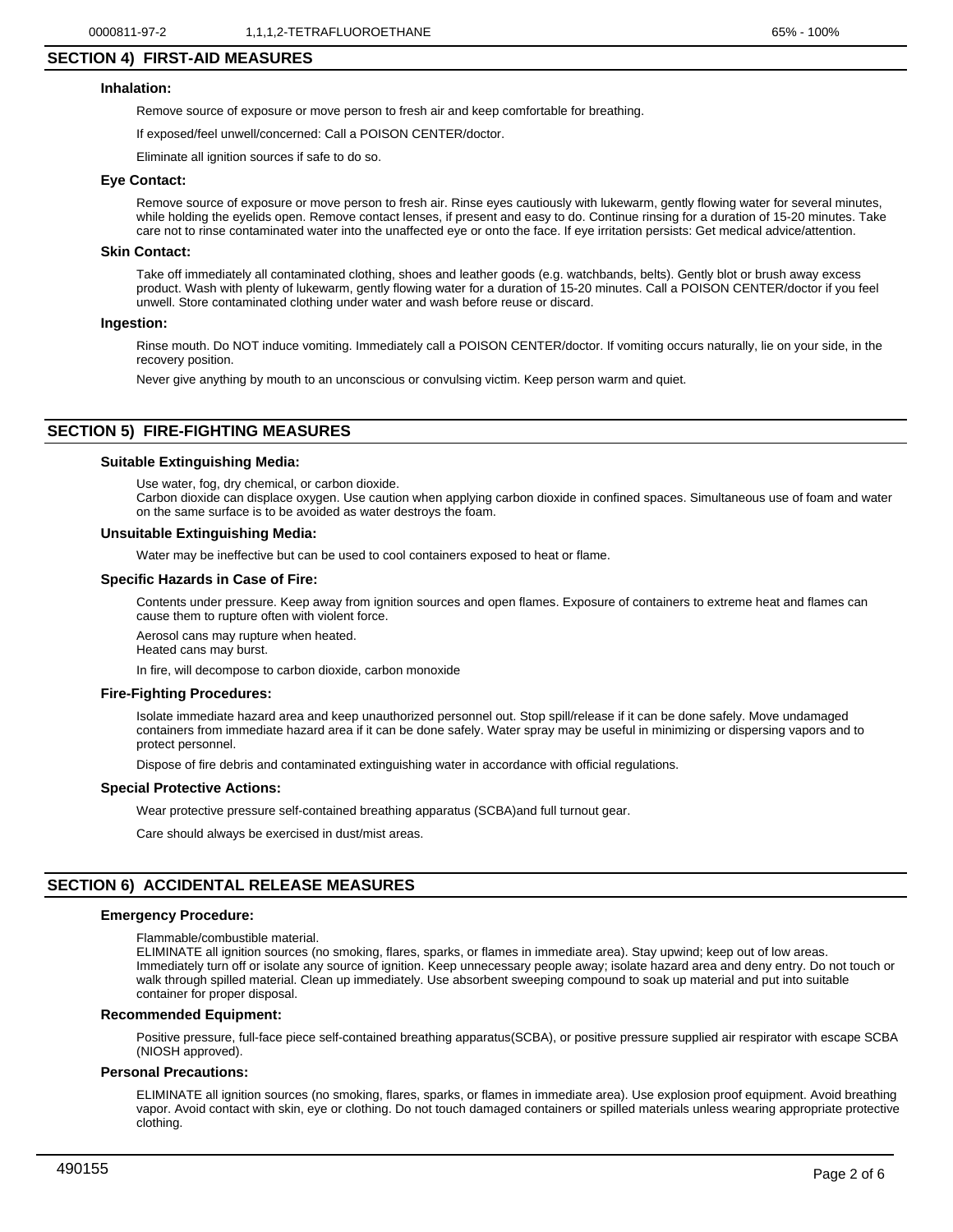#### **Environmental Precautions:**

Stop spill/release if it can be done safely. Prevent spilled material from entering sewers, storm drains, other unauthorized drainage systems and natural waterways by using sand, earth, or other appropriate barriers.

## **SECTION 7) HANDLING AND STORAGE**

#### **General:**

For industrial and institutional use only. For use by trained personnel only. Keep away from children. Wash hands after use. Do not get in eyes, on skin or on clothing. Do not breathe vapors or mists. Use good personal hygiene practices. Eating, drinking and smoking in work areas is prohibited. Remove contaminated clothing and protective equipment before entering eating areas. Eyewash stations and showers should be available in areas where this material is used and stored.

#### **Ventilation Requirements:**

Use only with adequate ventilation to control air contaminants to their exposure limits. The use of local ventilation is recommended to control emissions near the source.

#### **Storage Room Requirements:**

Keep container(s) tightly closed and properly labeled. Store in cool, dry, well-ventilated areas away from heat, direct sunlight and incompatibilities. Store in approved containers and protect against physical damage. Keep containers securely sealed when not in use. Indoor storage should meet OSHA standards and appropriate fire codes. Containers that have been opened must be carefully resealed to prevent leakage. Empty container retain residue and may be dangerous.

Do not cut, drill, grind, weld, or perform similar operations on or near containers. Do not pressurize containers to empty them. Ground all structures, transfer containers and equipment to conform to the national electrical code. Use procedures that prevent static electrical sparks. Static electricity may accumulate and create a fire hazard.

Store at temperatures below 120°F.

# **SECTION 8) EXPOSURE CONTROLS, PERSONAL PROTECTION**

#### **Eye Protection:**

Chemical goggles, safety glasses with side shields or vented/splash proof goggles. Contact lenses may absorb irritants. Particles may adhere to lenses and cause corneal damage.

#### **Skin Protection:**

Wear gloves, long sleeved shirt, long pants and other protective clothing as required to minimize skin contact.

Use of gloves approved to relevant standards made from the following materials may provide suitable chemical protection: PVC, neoprene or nitrile rubber gloves. Suitability and durability of a glove is dependent on usage, e.g. frequency and duration of contact, chemical resistance of glove material, glove thickness, dexterity. Always seek advice from glove suppliers. Contaminated gloves should be replaced. Chemical-resistant clothing is recommended to avoid prolonged contact. Avoid unnecessary skin contact.

#### **Respiratory Protection:**

If engineering controls do not maintain airborne concentrations to a level which is adequate to protect worker, a respiratory protection program that meets or is equivalent to OSHA 29 CFR 1910.134 and ANSI Z88.2 should be followed. Check with respiratory protective equipment suppliers. Where air-filtering respirators are suitable, select an appropriate combination of mask and filter. Select a filter suitable for combined particulate/organic gases and vapors.

When spraying more than one half can continuously or more than one can consecutively, use NIOSH approved respirator.

| <b>Chemical Name</b>                                  | OSHA<br>TWA<br>(ppm) | OSHA<br><b>TWA</b><br>(mg/m3) | <b>OSHA</b><br><b>STEL</b><br>(ppm) | OSHA<br>STEL<br>(mg/m3) | OSHA-<br>Tables-<br>Z1,2,3 | <b>OSHA</b><br>Carcinogen | OSHA<br><b>Skin</b><br>designation | <b>NIOSH</b><br><b>TWA</b><br>(ppm) | <b>NIOSH</b><br>TWA<br>(mg/m3) | <b>NIOSH</b><br>STEL<br>(ppm) | <b>NIOSH</b><br><b>STEL</b><br>(mg/m3) | NIOSH<br>Carcinogen |
|-------------------------------------------------------|----------------------|-------------------------------|-------------------------------------|-------------------------|----------------------------|---------------------------|------------------------------------|-------------------------------------|--------------------------------|-------------------------------|----------------------------------------|---------------------|
| $1, 1, 1, 2$ -<br><b>TETRAFLUOROETHA</b><br><b>NE</b> |                      | 2.5                           |                                     |                         |                            |                           |                                    |                                     |                                |                               |                                        |                     |

| <b>Chemical Name</b>                              | <b>ACGIH</b> | ACGIH   | <b>ACGIH</b> | <b>ACGIH</b> |
|---------------------------------------------------|--------------|---------|--------------|--------------|
|                                                   | <b>TWA</b>   | TWA     | <b>STEL</b>  | <b>STEL</b>  |
|                                                   | (ppm)        | (mq/m3) | (ppm)        | (mg/m3)      |
| 1, 1, 1, 2<br><b>TETRAFLUOROETHA</b><br><b>NE</b> |              | 2.5     |              |              |

# **SECTION 9) PHYSICAL AND CHEMICAL PROPERTIES**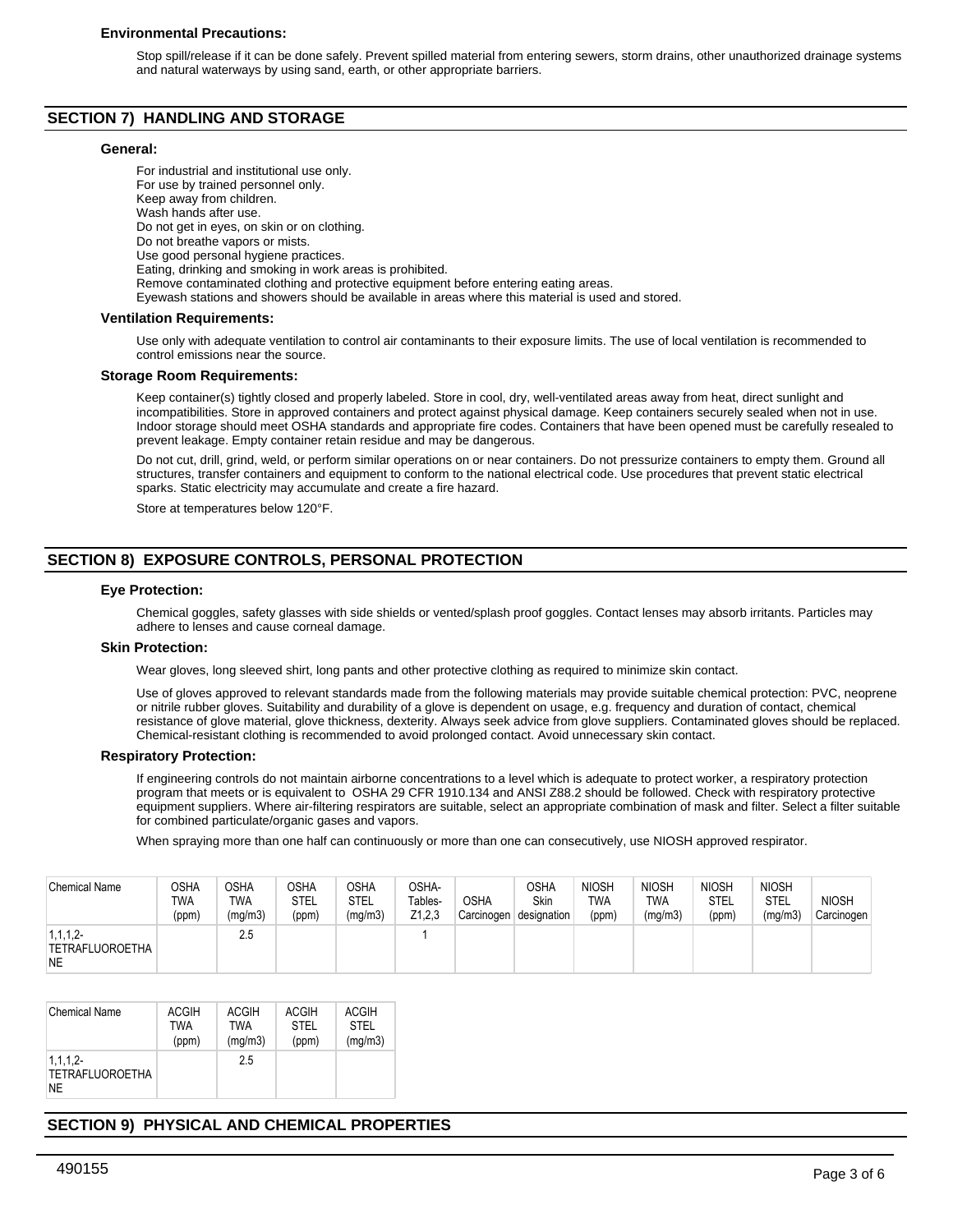## **Physical and Chemical Properties**

| Density                      | 10.34838 lb/gal   |
|------------------------------|-------------------|
| Density VOC                  | 0.00000 lb/gal    |
| % VOC                        | 0.00000%          |
| <b>VOC Actual</b>            | 0.00000 lb/gal    |
| <b>VOC Actual</b>            | 0.00000 g/l       |
| Appearance                   | N.A.              |
| Odor Threshold               | N.A.              |
| Odor Description             | N.A.              |
| pH                           | N.A.              |
| <b>Water Solubility</b>      | N.A.              |
| Flammability                 | N/A               |
| Flash Point Symbol           | N.A.              |
| <b>Flash Point</b>           | N.A.              |
| Viscosity                    | N.A.              |
| Lower Explosion Level        | N.A.              |
| <b>Upper Explosion Level</b> | N.A.              |
| <b>Melting Point</b>         | N.A.              |
| Vapor Density                | Slower than ether |
| <b>Freezing Point</b>        | N.A.              |
| Low Boiling Point            | N.A.              |
| High Boiling Point           | N.A.              |
| Decomposition Pt             | N.A.              |
| Auto Ignition Temp           | N.A.              |
| <b>Evaporation Rate</b>      | Slower than ether |

# **SECTION 10) STABILITY AND REACTIVITY**

## **Stability:**

Stable.

## **Conditions to Avoid:**

High temperatures.

# **Incompatible Materials:**

None known.

# **Hazardous Reactions/Polymerization:**

Will not occur.

## **Hazardous Decomposition Products:**

In fire, will decompose to carbon dioxide, carbon monoxide.

# **SECTION 11) TOXICOLOGICAL INFORMATION**

# **Skin Corrosion/Irritation:**

Overexposure will cause defatting of skin.

# **Serious Eye Damage/Irritation:**

Overexposure will cause redness and burning sensation.

# **Carcinogenicity:**

No data available

# **Germ Cell Mutagenicity:**

No data available

## **Reproductive Toxicity:**

No data available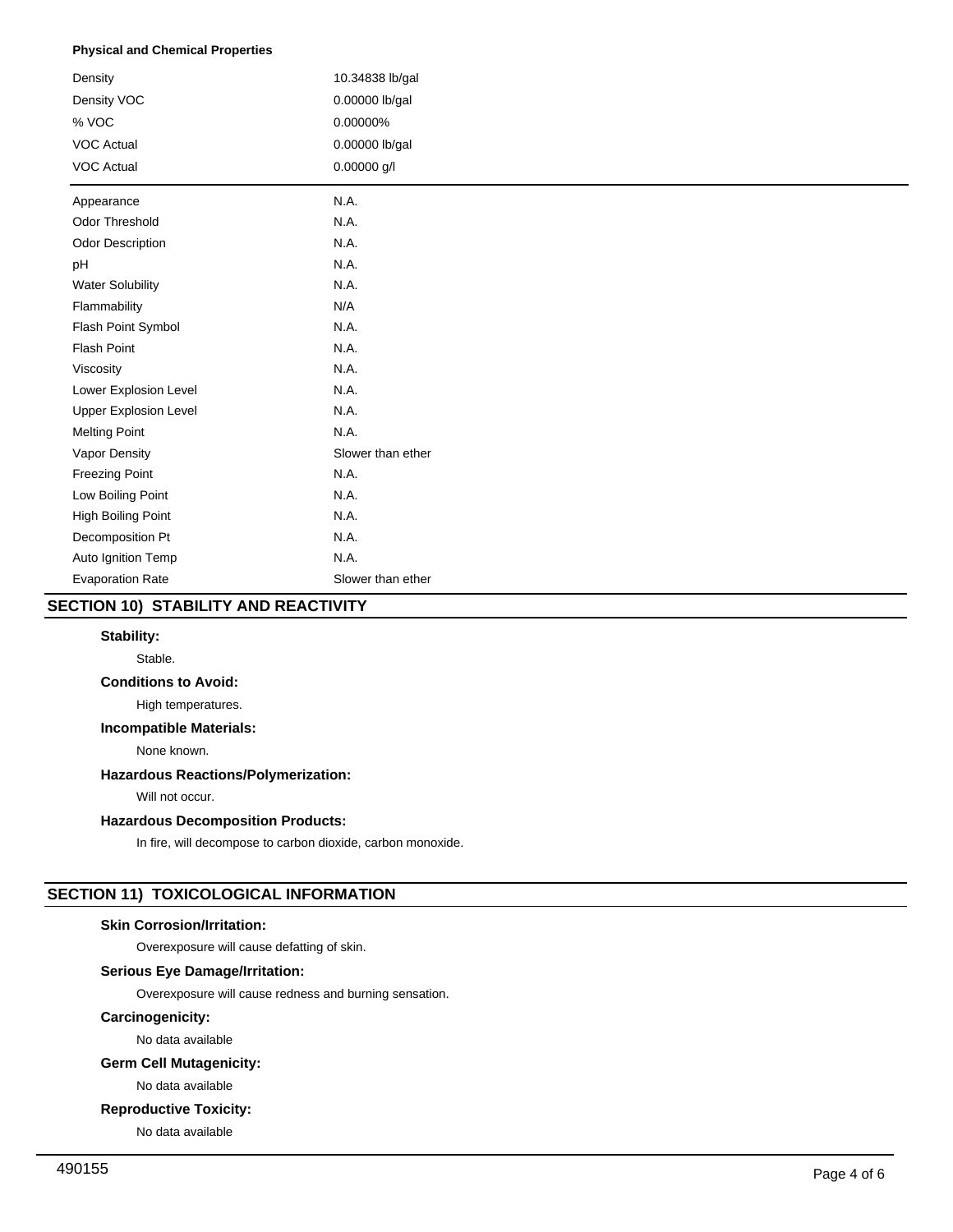## **Respiratory/Skin Sensitization:**

No data available

## **Specific Target Organ Toxicity - Single Exposure:**

No data available

## **Specific Target Organ Toxicity - Repeated Exposure:**

No data available

# **Aspiration Hazard:**

No data available

## **Acute Toxicity:**

Inhalation: effect of overexposure include irritation of respiratory tract, headache, dizziness, nausea, and loss of coordination. Extreme overexposure may result in unconsciousness and possibly death.

# **SECTION 12) ECOLOGICAL INFORMATION**

#### **Toxicity:**

No data available.

#### **Persistence and Degradability:**

No data available.

#### **Bio-Accumulative Potential:**

No data available.

#### **Mobility in Soil:**

No data available.

## **Other Adverse Effects:**

No data available.

## **SECTION 13) DISPOSAL CONSIDERATIONS**

## **Water Disposal:**

Under RCRA, it is the responsibility of the user of the product, to determine a the time of disposal whether the product meets RCRA criteria for hazardous waste. Waste management should be in full compliance with federal, state, and local laws.

Empty containers retain product residue which may exhibit hazards of material, therefore do not pressurize, cut, glaze, weld or use for any other purposes. Return drums to reclamation centers for proper cleaning and reuse.

# **SECTION 14) TRANSPORT INFORMATION**

## **U.S. DOT Information:**

Consumer Commodity, ORM-D

## **IMDG Information:**

Consumer Commodity, ORM-D

## **IATA Information:**

Consumer Commodity, ORM-D

# **SECTION 15) REGULATORY INFORMATION**

| CAS                                                                                                                                                                                                                                                                                                                                                                                                                          | <b>Chemical Name</b>            | <sup>∣ %</sup> By Weight | <b>Regulation List</b>                            |  |  |
|------------------------------------------------------------------------------------------------------------------------------------------------------------------------------------------------------------------------------------------------------------------------------------------------------------------------------------------------------------------------------------------------------------------------------|---------------------------------|--------------------------|---------------------------------------------------|--|--|
| 0000811-97-2                                                                                                                                                                                                                                                                                                                                                                                                                 | 1, 1, 1, 2<br>TETRAFLUOROETHANE |                          | 65% - 100% SARA312, VOC_exempt, TSCA, ACGIH, OSHA |  |  |
| $\mathbf{A} = \mathbf{A} + \mathbf{A} + \mathbf{A} + \mathbf{A} + \mathbf{A} + \mathbf{A} + \mathbf{A} + \mathbf{A} + \mathbf{A} + \mathbf{A} + \mathbf{A} + \mathbf{A} + \mathbf{A} + \mathbf{A} + \mathbf{A} + \mathbf{A} + \mathbf{A} + \mathbf{A} + \mathbf{A} + \mathbf{A} + \mathbf{A} + \mathbf{A} + \mathbf{A} + \mathbf{A} + \mathbf{A} + \mathbf{A} + \mathbf{A} + \mathbf{A} + \mathbf{A} + \mathbf{A} + \mathbf$ |                                 |                          |                                                   |  |  |

## **SECTION 16) OTHER INFORMATION**

**Glossary:**